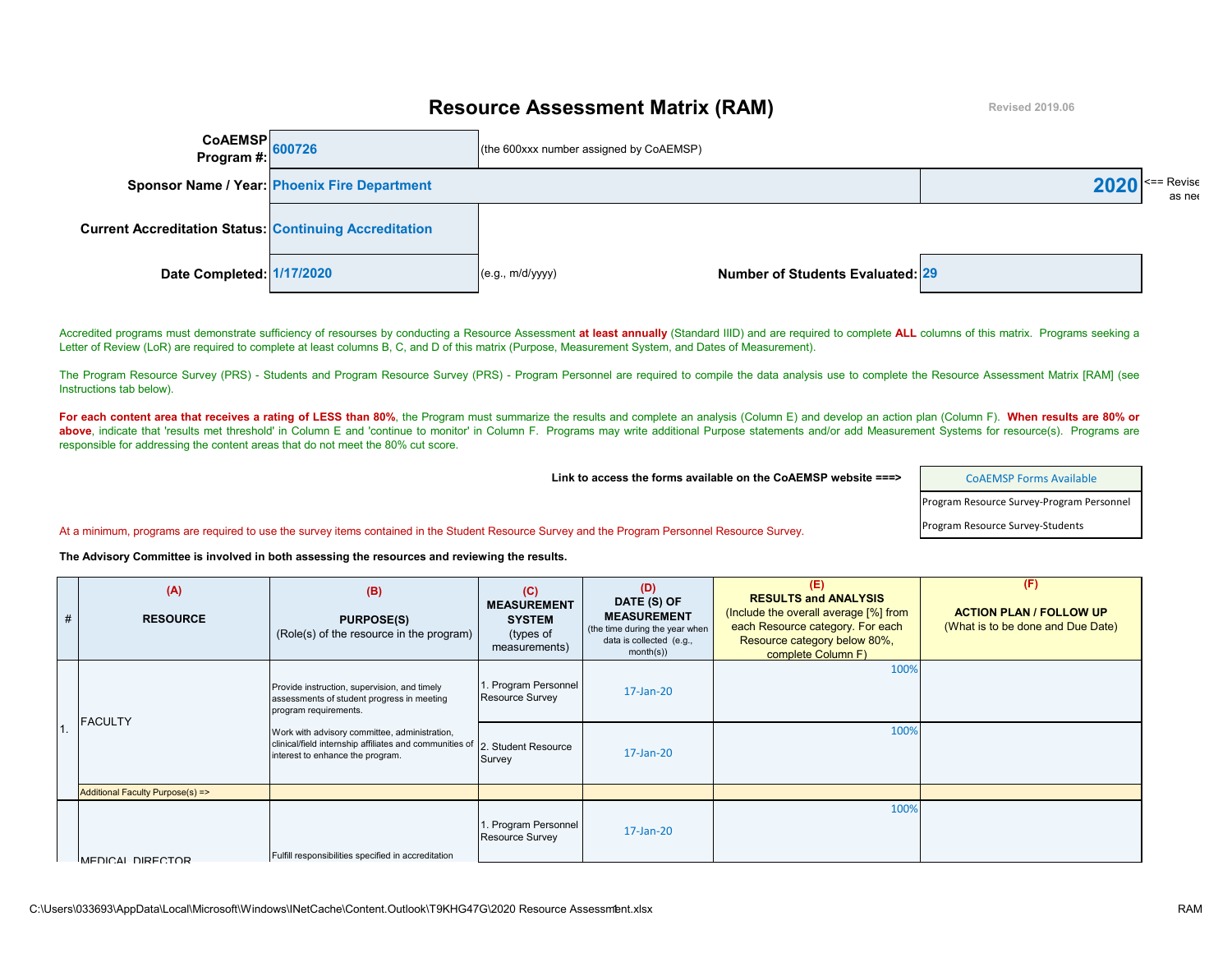|                | <b>WILDIVAL DINLYTVIN</b>                                                                                                                                            |                                                                                                                                    |                                         |           |      |  |
|----------------|----------------------------------------------------------------------------------------------------------------------------------------------------------------------|------------------------------------------------------------------------------------------------------------------------------------|-----------------------------------------|-----------|------|--|
| <sup>2.</sup>  |                                                                                                                                                                      | Standard III.B.2.a.                                                                                                                | 2. Student Resource<br>Survey           | 17-Jan-20 | 100% |  |
|                | Additional Medical Director Purpose(s) =>                                                                                                                            |                                                                                                                                    |                                         |           |      |  |
| 3.             | SUPPORT PERSONNEL                                                                                                                                                    | Provide support personnel/services to ensure<br>achievement of program goals and outcomes (e.g.<br>admissions, advising, clerical) | 1. Program Personnel<br>Resource Survey | 17-Jan-20 | 100% |  |
|                |                                                                                                                                                                      |                                                                                                                                    | 2. Student Resource<br>Survey           | 17-Jan-20 | 100% |  |
|                | Additional Personnel Purpose(s) =>                                                                                                                                   |                                                                                                                                    |                                         |           |      |  |
| $\overline{4}$ | learning domains.<br><b>CURRICULUM</b>                                                                                                                               | Provide specialty core and support courses to<br>ensure the achievement of program goals and                                       | 1. Program Personnel<br>Resource Survey | 17-Jan-20 | 100% |  |
|                |                                                                                                                                                                      | Meet or exceed the content and competency<br>demands of the latest edition of the documents<br>referenced in Standard III.C.       | 2. Student Resource<br>Survey           | 17-Jan-20 | 100% |  |
|                | Additional Curriculum Purpose(s) =>                                                                                                                                  |                                                                                                                                    |                                         |           |      |  |
| 5.             | Provide fiscal support for personnel, acquisition<br><b>FINANCIAL RESOURCES</b><br>and maintenance of equipment/supplies, and<br>faculty/staff continuing education. |                                                                                                                                    | 1. Program Personnel<br>Resource Survey | 17-Jan-20 | 100% |  |
|                |                                                                                                                                                                      | 2. Student Resource<br>Survey                                                                                                      | 17-Jan-20                               | 100%      |      |  |
|                | Additional Financial Purpose(s) =>                                                                                                                                   |                                                                                                                                    |                                         |           |      |  |
| 6.             | <b>FACILITIES</b>                                                                                                                                                    | Provide adequate classroom, laboratory, and                                                                                        | 1. Program Personnel<br>Resource Survey | 17-Jan-20 | 100% |  |
|                |                                                                                                                                                                      | ancillary facilities for students and faculty.                                                                                     | 2. Student Resource<br>Survey           | 17-Jan-20 | 99%  |  |
|                | Additional Facillities Purpose(s) =>                                                                                                                                 |                                                                                                                                    |                                         |           |      |  |
| 7.             | <b>CLINICAL RESOURCES</b>                                                                                                                                            | Provide a variety of clinical experiences to achieve                                                                               | 1. Program Personnel<br>Resource Survey | 17-Jan-20 |      |  |
|                |                                                                                                                                                                      | the program goals and outcomes.                                                                                                    | 2. Student Resource<br>Survey           | 17-Jan-20 | 98%  |  |